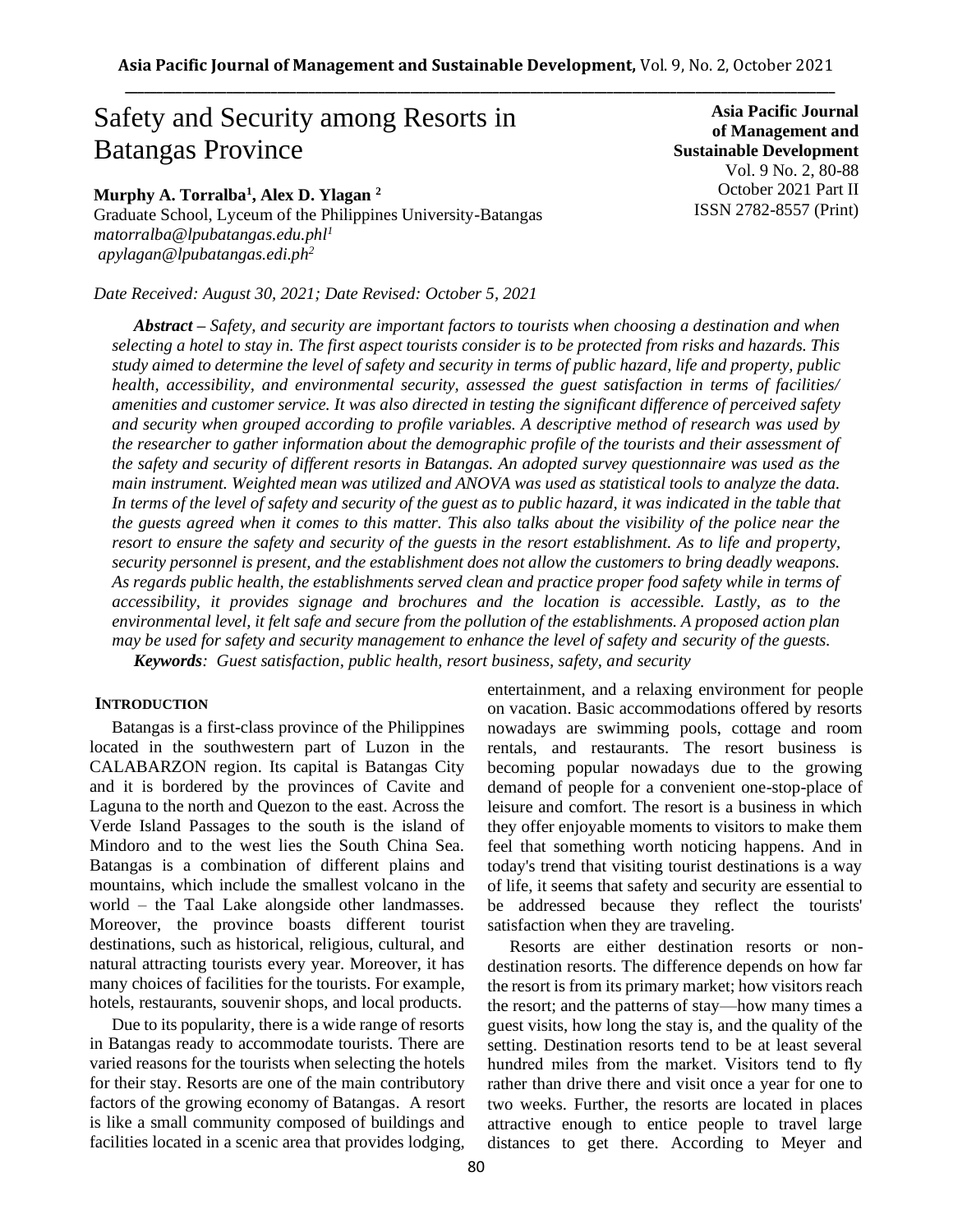Schwager [1], customer experience is a complex process of understanding the customers' conscious and subconscious perceptions of their relationship with the organization from all their interactions. Nowadays, customer experience has become a critical differentiator in this competitive, global marketplace. That is why the level of safety and security of the resorts must be ensured for the satisfaction of the demands of customers.

In connection with these, resort owners should intentionally focus on every single detail of the safety security to keep their guests from all dangers otherwise it will be a negative image of their hotels in case there are any accidents or unexpected incidents to the tourists themselves or their belongings. Furthermore, keeping the safety and security among their business establishments elicit satisfaction from every tourist. Besides, National Tourism Developmental Plan (Year 2012-2016) emphasizes in its fifth strategy the integration of tourists' safety and security to all concerned parties in coordinating with preventing and protecting them from dangers.

Safety and security are important factors to tourists when choosing a destination and when selecting a hotel to stay int. The first aspect tourists consider is to be protected from risks and hazards. In the study of Chauhan, et. al, [2] the safety and security among their resorts on customers is accidents can take place in the hotels at any point of time due to faulty stairs, ramps, balconies, and even due to the parking places. The hotels and resorts should ensure that handrails, the nonslip surface should be used while framing the architecture plan for the hotels. In hotels, there are very expensive equipment that are used during daily operations.

As a work environment, resorts are very open and therefore vulnerable. Resorts and hotels are full of actions, and different kinds of people come in and out constantly. It is in constant movement and therefore safety precautions to ensure the safety of the employees and its clientele are in a big role in terms of quality service. In a customer-oriented field, all safety precautions cannot be executed as they would hinder the quality of service significantly. Different factors should be considered in terms of the provision of safety and security among resorts. Therefore, having a good assessment of the safety and security among these workplaces is a competitive asset and needs to be considered in everyday processes and the lack thereof will drive customers away or may pose risk among its employees. Keeping in mind the end goal to be effective in providing quality services, a hotel should concentrate on the quality of services and products, and customer satisfaction and loyalty will follow [3].

Hence, it brings to the interest of the proponents of the study to research on the assessment on the safety and security among resorts in Batangas and find out whether these resorts bring up the tourists' satisfaction. In addition, the amount of tourism safety and security happening also plays a significant role. In other words, the negative effect is going to be harsher the longer the incident lasts, thus adding to the normally negative image. As most of the issues many undeveloped countries face is continuous over a random period, tourists could also be skeptical towards these areas [4]. The tourist's response to the incidents defers tremendously, while some might not be as receptive as others to the change of the security situation and carry on visiting the affected areas; others might cancel their holidays or choose alternatives destinations. Safety and security risks are now becoming more frequent, intense, and geographically diverse. Since safety and security is the major force driving change in the industry, failure to address its importance by properly investing in products and services probably results in a negative impact on a firm's value.

Despite an increase in tourism safety and security literature in the past years, there is still a lack of research that evaluates the safety and security measures from guests' viewpoint in the resort industry in general and resorts in the Province of Batangas which may, in turn, be beneficial to the resort owners, the community and resort stakeholders. Furthermore, the study was geared towards the assessment of different conditions that will further enhance the tourism industry by way of providing quality basic services with ample regard to safety and security among destination resorts. Thus, the present study considered that traveling exposes people to varying degrees of risk and showed that destination resort choice is not only based on price and destination image but also on perceived personal safety and security.

# **OBJECTIVES OF THE STUDY**

The present study investigated the safety and security measures of resorts in Batangas. Specifically, it aimed to determine the level of safety and security in terms of public hazard, life and property, public health, accessibility, and environmental security, assessed the guest satisfaction in terms of facilities/ amenities and customer service. Moreover, it also tested the significant difference of perceived safety and security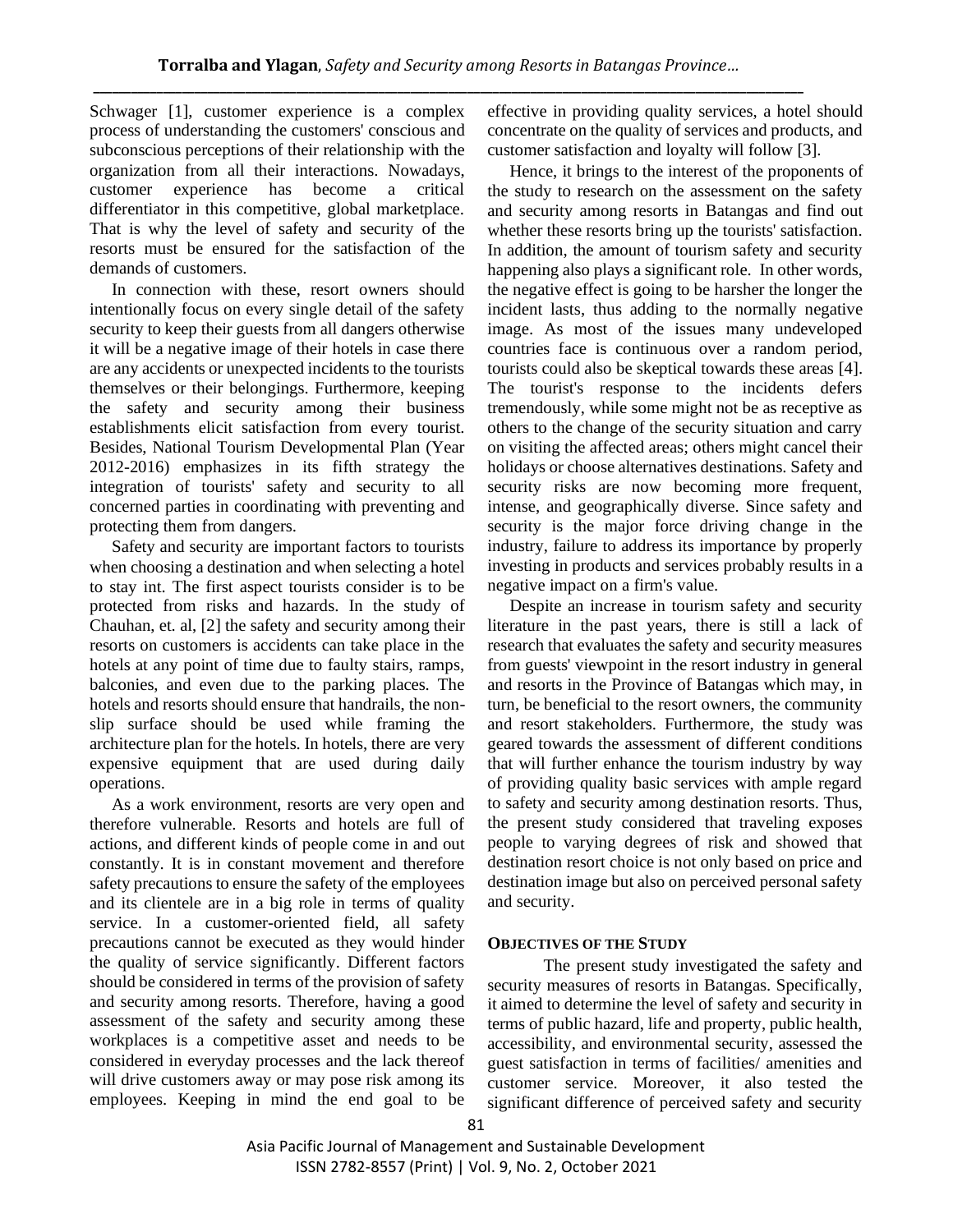when grouped according to profile variables. And lastly, it formulated an action plan for safety and security management based on the salient findings of the study.

# **MATERIALS AND METHODS**

# **Research Design**

The descriptive method of research was used in gathering information about the demographic profile of the tourists and their assessment of the safety and security of different resorts in Batangas. The researcher utilized the descriptive method in conducting the study because it is a common means of obtaining information to portray research participants accurately. It was considered the appropriate method for this study, which assessed the level of satisfaction of the guests. Such a method was also suitable since the researcher used survey questionnaires and various statistical procedures for conducting this investigation to evaluate if there is a significant difference in the assessment of the safety and security of the tourists when grouped according to their profile.

#### **Participants of the Study**

The researcher focused on the guests of the top twenty resorts in Batangas obtained from the Batangas Provincial Tourism Office. These resorts are situated in different parts of the province offering different hotel and resort services. To obtain the sample from the target population, the sample of the study was based on an effect size of 0.26, a power probability of 0.95, and an alpha level of 0.05 using G\*Power 3.1.9. Therefore, the proponents obtained a sample size of 279 respondents.

# **Data Gathering Instrument**

The instrument used was an adopted survey questionnaire. The reliability index for the assessment on the safety and security of the guests garnered a Cronbach alpha of .888 and .886 in guest satisfaction. The survey questionnaire was divided into three sections. The first section contains the assessment on the level of safety and security of the resorts. The questions were subdivided into 5 areas/indicators about the level of safety and security in terms of public hazard, life and property, public health, accessibility, and environmental safety and security. The second section consisted of the level of satisfaction of the tourists in terms of facilities, amenities, and overall guest satisfaction.

The proponent used a four-point Likert scale with four being the highest with the verbal interpretation of strongly agree and lowest scale of one with a verbal interpretation of strongly disagree to describe the level of safety and security as well as the level of guest satisfaction of the respondents.

#### **Data Gathering Procedure**

The proponents of the study formulated the objectives and rationale based on the title of this research. Hence, approval of the Provincial Tourism and Cultural Affairs Office in Batangas was solicited before the conduct of the investigation and fielding of instruments. Furthermore, the researcher consulted first the research adviser before the fielding of the instruments for external and internal validation by experts. To fully determine the external validity of the instrument, the researcher sought the help of experts via face validity for the assessment on the level of safety and security as well as the guest satisfaction constructs. Questionnaires were distributed to the respondents to gather data. Afterward, the data collected were collated, analyzed, and interpreted to achieve the different objectives set by the researchers.

# **Data Analysis**

The data gathered were tallied, encoded, and interpreted using different descriptive and inferential statistical tools. For the quantitative data analysis of the variable of the study, descriptive statistics was primarily used so as the present description in manageable forms. The content was analyzed to make sense of the phenomenon. Weighted mean assessed the level of safety and security of different resorts in terms of public hazard, life and property, public health, accessibility, and environmental safety and security as well as the level of guest satisfaction of the tourists in terms of facilities and amenities. ANOVA was used to determine if there is a significant difference in the assessment on the level of safety and security when grouped according to profile.

# **Ethical Consideration**

Ethics is an important aspect of any research as there are some basic ethics to be adopted in any research. In conducting this study, the researcher must accept the decisions of the participants and not alter the answers of the participants. The researcher made sure that the survey questionnaire will not be biased by providing a comprehensive view of the variables under study with the help of different kinds of literature and provide face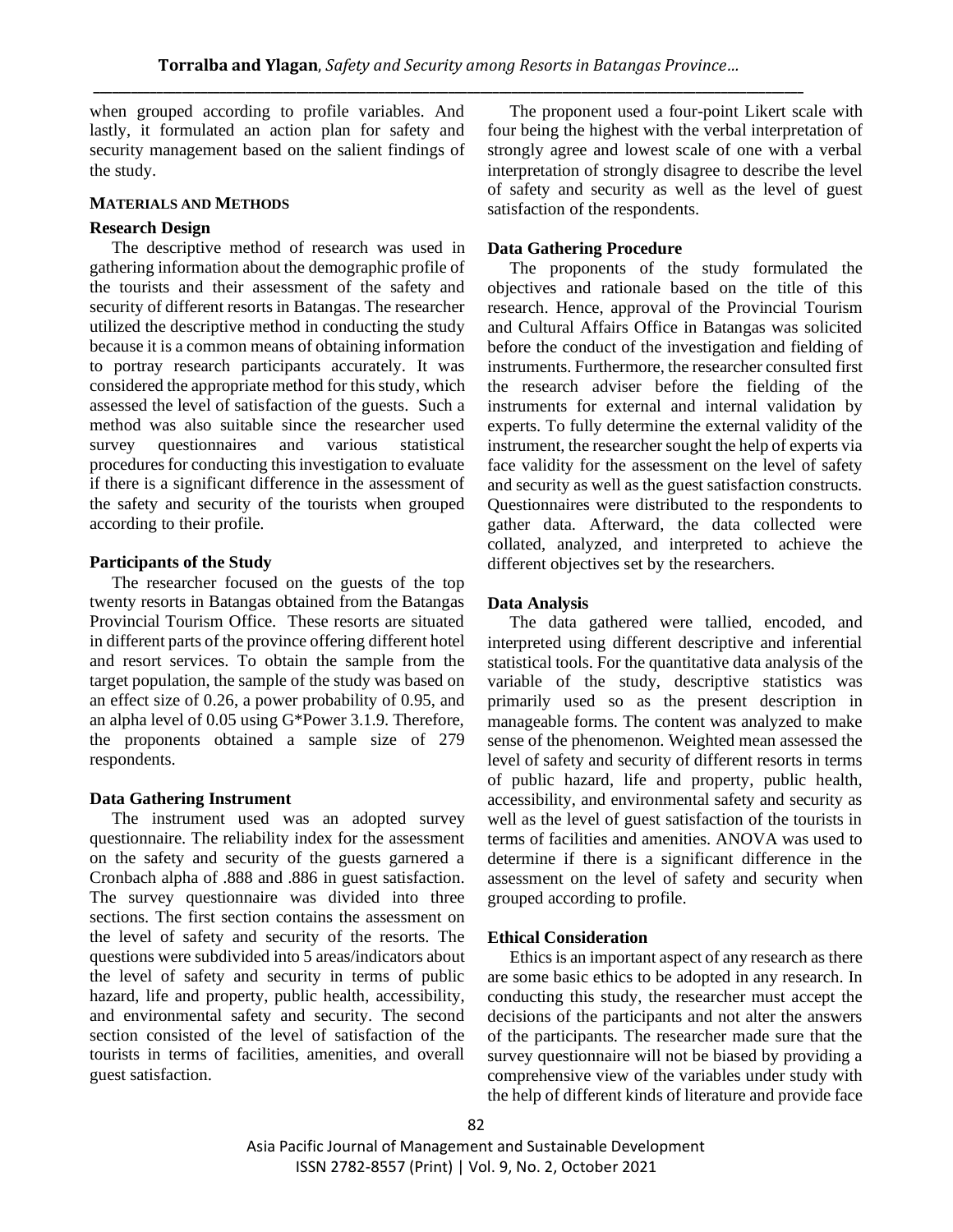validation techniques that would enable to scrutinization of the instrument. Besides, prior permission has been taken from the target respondents before conducting the research. The principle of veracity was also observed in such instances such as telling the truth regarding the purpose of the study and its benefit not only for the researchers but most importantly for the participants. Lastly, the principle of confidentiality has been observed by securing all the instruments used and with careful non-disclosure of the personal information of the respondents. The researchers ensured that pertinent demographic information, as well as their perception, has been obtained excluding the name of the respondents to assure anonymity. Thus, all data obtained were within the utilization solely by the researchers and the participants. Data obtained were used solely for research purposes as these were aimed to answer the research objectives only.

# **RESULTS AND DISCUSSION**

Table 1 assesses the level of safety and security in terms of public hazard, life and property, public health, accessibility, and environmental security.

| <b>Public Hazard</b>                                                                            | <b>Mean</b> | VI           | Rank           |
|-------------------------------------------------------------------------------------------------|-------------|--------------|----------------|
| 1. Resort has free from destabilization                                                         | 3.24        | Agree        | 2              |
| 2. Feeling secure under the care of resort establishment                                        | 3.33        | Agree        | 1              |
| 3. Police are visible to the resort establishment to maintain the peace and order               | 2.53        | Agree        | 3              |
| <b>Composite Mean</b>                                                                           | 3.03        | <b>Agree</b> |                |
| <b>Life and Property</b>                                                                        | <b>Mean</b> | VI           | Rank           |
| 1. The resort establishment provides CCTV cameras                                               | 2.9         | Agree        | 3              |
| 2. The resort establishment provides security personnel to its guests                           | 3.16        | Agree        | $\overline{c}$ |
| 3. The resort establishment does not allow tourists to bring any deadly weapon                  | 3.34        | Agree        | 1              |
| <b>Composite Mean</b>                                                                           | 3.13        | Agree        |                |
| <b>Public Health</b>                                                                            | <b>Mean</b> | VI           | Rank           |
| 1. The resort establishment provides medical experts to assist tourists during an emergency     | 2.95        | Agree        | 3              |
| case                                                                                            |             |              |                |
| 2. The resort establishment served clean and practice proper food safety                        | 3.36        | Agree        | 1              |
| 3. The resort establishment has a proper waste disposal                                         | 3.23        | Agree        | 2              |
| <b>Composite Mean</b>                                                                           | 3.18        | Agree        |                |
| <b>Accessibility</b>                                                                            | <b>Mean</b> | VI           | Rank           |
| 1. The location of the resort establishment is accessible                                       | 3.16        | Agree        | $\overline{2}$ |
| 2. The resort establishment provides signage and brochures                                      | 3.32        | Agree        | 1              |
| 3. The resort establishment provides tourist guides                                             | 3.04        | Agree        | 3              |
| <b>Composite Mean</b>                                                                           | 3.17        | Agree        |                |
| <b>Environmental</b>                                                                            | <b>Mean</b> | VI           | Rank           |
| 1. Feeling safe and secure in resort establishment with proper knowledge about the ecological   |             |              |                |
| fee                                                                                             | 3.29        | Agree        | 3              |
| or other ordinances of the province and municipalities                                          |             |              |                |
| 2. Feeling safe and secure in resort establishment water and air pollution                      | 3.42        | Agree        | 1              |
| 3. Feeling safe and secure in resort establishment with awareness about the natural disaster on | 3.33        | Agree        | 2              |
| the place like a landslide                                                                      |             |              |                |
| <b>Composite Mean</b>                                                                           | 3.34        | Agree        |                |

In terms of the level of safety and security of the guest as to public hazard (3.03), it was indicated in the table that the guests agreed when it comes to this matter. The second indicator, "Feeling secure under the care of resort establishment", is all about the respondents feeling secure under the care of resort establishment. It came in the first place and it has a mean of 3.33 interpreted as agree. It was then followed by the first indicator, "Resort has free from destabilization", which talks about the resort being free from destabilization (3.24).

The guests have perceived that the resorts have been free from destabilization, which means that these establishments will not just let themselves not be firm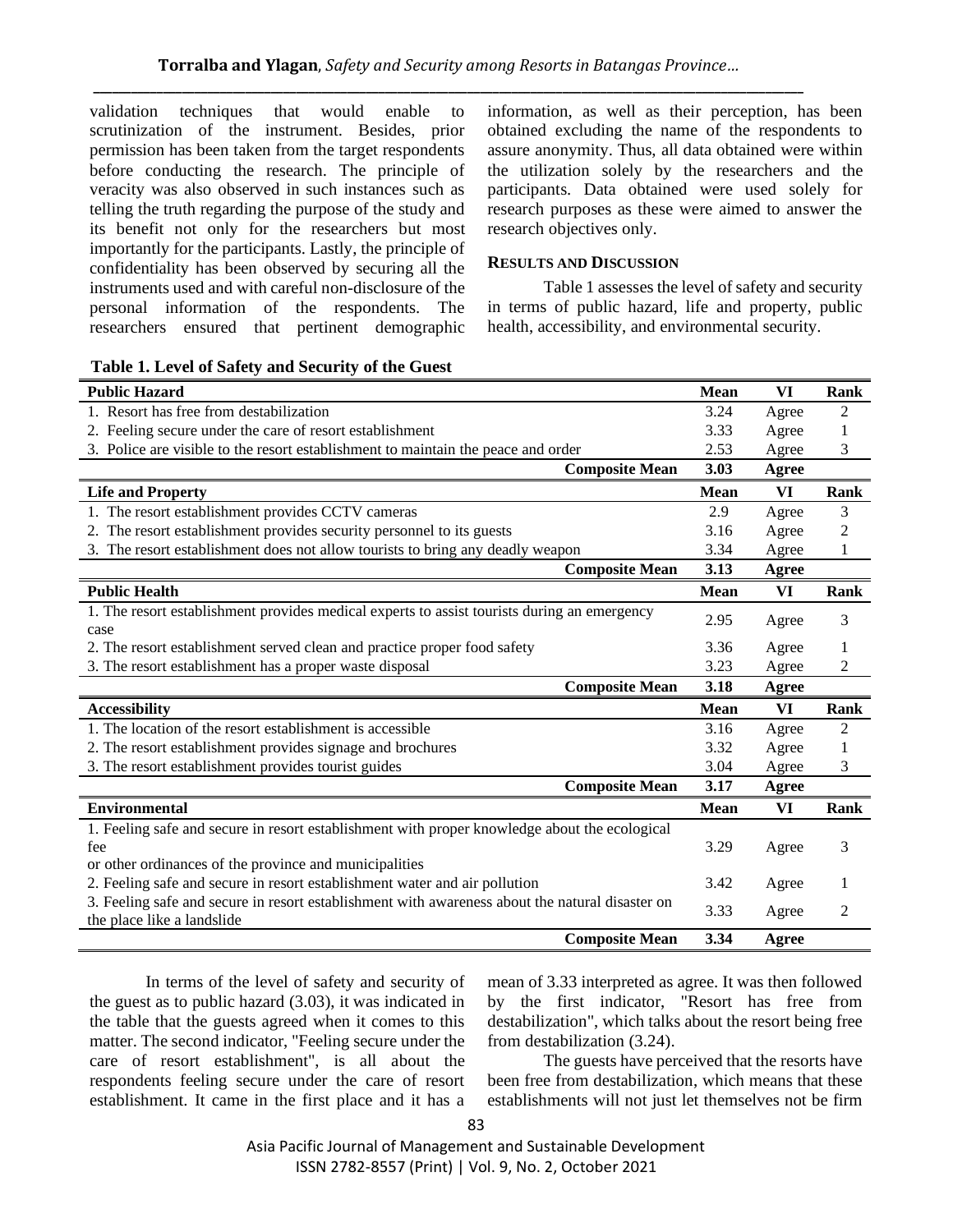when it comes to this matter. They have also perceived that they feel secure under the care of the resort establishment, which means that the respondents have felt that as long as they are in the vicinity and under the care of the resort, they are free from harm. Chauhan, et al. [5] have conducted a study, which explains customer relationship management and it was shown that if the employees in a particular establishment make the customers feel like there is nothing to worry about while in the place, then the guests will feel that they are safe and secure.

Police visibility to the resort establishment (2.53) got the lowest in rank. This talks about the visibility of the police near the resort to ensure the safety and security of the guests in the resort establishment. The respondents have perceived that police cannot go fast in some resort establishments. Several studies have examined the effect of response time on apprehension probability, little attention has been given to the relationship between police response time and community characteristics [6]. This study proves that when it comes to the response of police, the resort goers do not agree resolutely because the number of police available to respond when needs arise is low. For the composite mean of the level of safety and security of the guest as to life and property, it has garnered 3.13 interpreted as agree. The last question, ranking first, is about the bringing of any deadly weapon (3.34), which was followed by the resort having security personnel (3.16).

The respondents agreed to the last indicator, "The resort establishment does not allow tourists to bring any deadly weapon", supposed that the guests perceived that the resort establishment does not allow tourists to bring deadly weapons. The second indicator, "The resort establishment provides security personnel to its guests", means that the guests have seen the presence of security personnel in the resort establishments. The relationship between guns and crime occupies a special place among the most emotionally charged and divisive issues in American public discourse (Nobles, 2014). This study proved that the feeling of safety and security of people gets lower whenever some people bring deadly weapons.

Ranked last is for the resort establishment provides CCTV cameras" pinpointed the presence of CCTV cameras in a resort establishment (2.90), therefore, the guests have noticed that there are resorts which provide CCTV cameras for the resort establishment but still the level of agreeing to this is lower compared to the first two. Real-time surveillance network aims to prevent and cease crime immediately in active surveillance method for a system with safety, privacy protection, and cost efficiency for sustainable tourism. Minnaar [7] has shown that the presence of CCTV has an impact on safety and security.

As for the perception of the guests of the level of safety and security in terms of the resort's public health, the statistics showed a composite mean of 3.18, which means that the guest agreed upon the level of safety and security of the resorts when it comes to their public health. Resort establishments served clean and practice proper food safety (3.36) while the presence of proper waste disposal in these resort establishments to eliminate biological hazards ranked last. Son, et al. [8] showed that cleanliness and proper food handling have an impact on the perspectives of the guests about the place.

The first indicator tackled the resort's establishment if it provides medical experts if ever there is a need to assist tourists, especially during emergency cases. The weighted mean resulted in 2.95, which is in the range of "agree" and that means the respondents perceived that they have seen in the resorts that there is medical assistance ready anytime the need arises. Most emergency hospitalizations for recognized adverse drug events in older adults resulted from a few commonly used medications, and relatively few resulted from medications typically designated as highrisk or inappropriate [9].

When it is about accessibility, the guest respondents in resort establishments have seen that there are signs that the resorts are accessible. They also agreed on this part because it has garnered a composite mean of 3.17, which is interpreted as agree.

The signage and brochures (3.32) and the accessibility of the location of the resort establishments (3.16) revealed that the respondent can see that there are signage and brochures available and the resorts providing these for the customers to have access to the information about the resort. Also, the respondents believed that these establishments have a location that is accessible for people. In the study conducted by Sayan and Karaguzel [10] stated that signage was perceived to be the second most important problem, which is also related to trails and orientation, whereas brochures were suggested as supplementary materials in outdoor recreations. This means that when it comes to tourist places, brochures and posters are need so it will give information to the guests about the place.

Providing tourist guides for the guests (3.04) ranked last which means that there are people who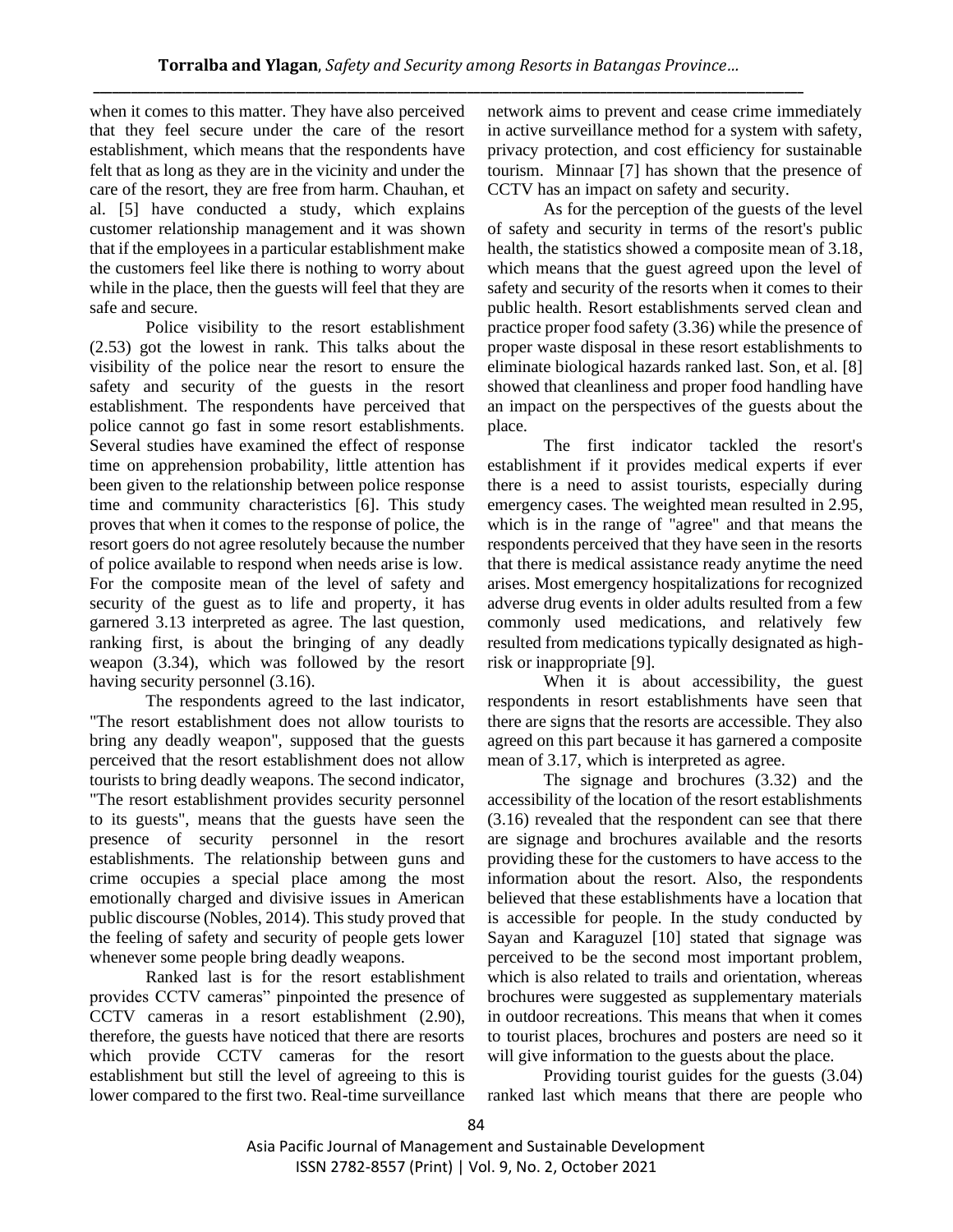guide the respondents whenever they are in the vicinity of the resort. Tourist guiding has an important and multifaceted role in contemporary tourism. A safe and quality experience offered by a guided tour involves the guide, tourists, and the environment, and is fulfilled when all the three components interact at the same point in space and time [11]. The study has shown that tourist guides help the tourist in having other information about the said places. This present study has shown that guests do not agree determinedly about the presence of tourist guides among resorts.

In terms of the level of safety and security of the guest as to environmental, it resulted in a composite mean of 3.34 which means that the respondents do agree that the guests in the resorts perceived that the resorts are safe from the environment. Water and air pollution (3.42) and feeling secure in terms of natural disasters (3.33) were perceived as agree. The guests are satisfied and agree that they feel safe and secure from pollution whenever they are in a resort establishment. The guests have also perceived that they are aware of these types of a phenomenon because the resort provided them information about this, and they agreed that they feel safe and secure when it comes to this.

The air pollution regulations are associated with substantial improvements in air quality. The most successful air regulation resulted in a modest but statistically insignificant decline in infant mortality [12]. The knowledge and is free from air and water pollution affects the perceptions of the guests about the resort establishments.

Providing proper knowledge about the ecological fee or other ordinances of the province and municipalities (3.29) ranked last. This means that the respondents perceived that these resorts make them feel safe and secure in terms of this matter. The study conducted by Rogstadius et al [13] stated that victims, volunteers, and relief organizations are increasingly using social media to report and act on large-scale events, as witnessed in the extensive coverage of the 2010–2012 Arab Spring uprisings and 2011 Japanese tsunami and nuclear disasters. The respondents have perceived that it is important to be aware of natural disasters and that they have agreed that it is not wellfocused by the resort establishments.

| <b>Facilities</b>                                                         | <b>Mean</b> | VI               | Rank |
|---------------------------------------------------------------------------|-------------|------------------|------|
| 1. The resort establishment has enough parking area.                      | 3.23        | Satisfied        | 4    |
| 2. The resort establishment has electric and communication facilities.    | 3.34        | Satisfied        |      |
| 3. The resort establishment has clean comfortable rooms.                  | 3.27        | Satisfied        | 3    |
| 4. The resort establishment has clean rooms and cottages.                 |             | Satisfied        |      |
| 5. The resort establishment has a tourist information center.             | 3.2         | Satisfied        | 5    |
| <b>Composite Mean</b>                                                     | 3.3         | <b>Satisfied</b> |      |
| <b>Amenities</b>                                                          | <b>Mean</b> | VI               | Rank |
| 1. Availability of safe-deposit box in the room and at the front desk     | 2.88        | Satisfied        | 3    |
| 2. Availability of conference hall and event halls                        | 3.04        | Satisfied        | 2    |
| 3. Provision of high-speed Wi-Fi connections                              | 2.57        | Satisfied        |      |
| 4. Provision of appropriate time for room service                         | 3.08        | Satisfied        |      |
| 5. Availability of ATM near in resort establishment                       | 2.03        | Less Satisfied   | 5    |
| <b>Composite Mean</b>                                                     | 2.72        | <b>Satisfied</b> |      |
| <b>Customer Service</b>                                                   | <b>Mean</b> | VI               | Rank |
| 1. Being polite and approachable of the staff and personnel               | 3.46        | Satisfied        | 2    |
| Observing cleanliness of the facilities in the resort establishment<br>2. | 3.47        | Satisfied        |      |
| 3. Observing the safety and security of the resort establishment          | 3.37        | Satisfied        | 3    |
| 4. Easy location of the resort establishment                              | 3.27        | Satisfied        | 4    |
| 5. Affordability of the price of the food and accommodation               | 3.21        | Satisfied        | 5    |
| <b>Composite Mean</b>                                                     | 3.36        | <b>Satisfied</b> |      |

**Table 2. Level of Guest Satisfaction** 

*Legend: 3.50 – 4.00 = Highly Satisfied; 2.50 – 3.49 = Satisfied; 1.50 – 2.49 = Less Satisfied; 1.00 – 1.49 = Not Satisfied* 

Table 2 presents the level of satisfaction in terms of facilities, amenities, and customer service. The second indicator. The respondents were satisfied as confirmed by the composite mean of 3.30 for facilities,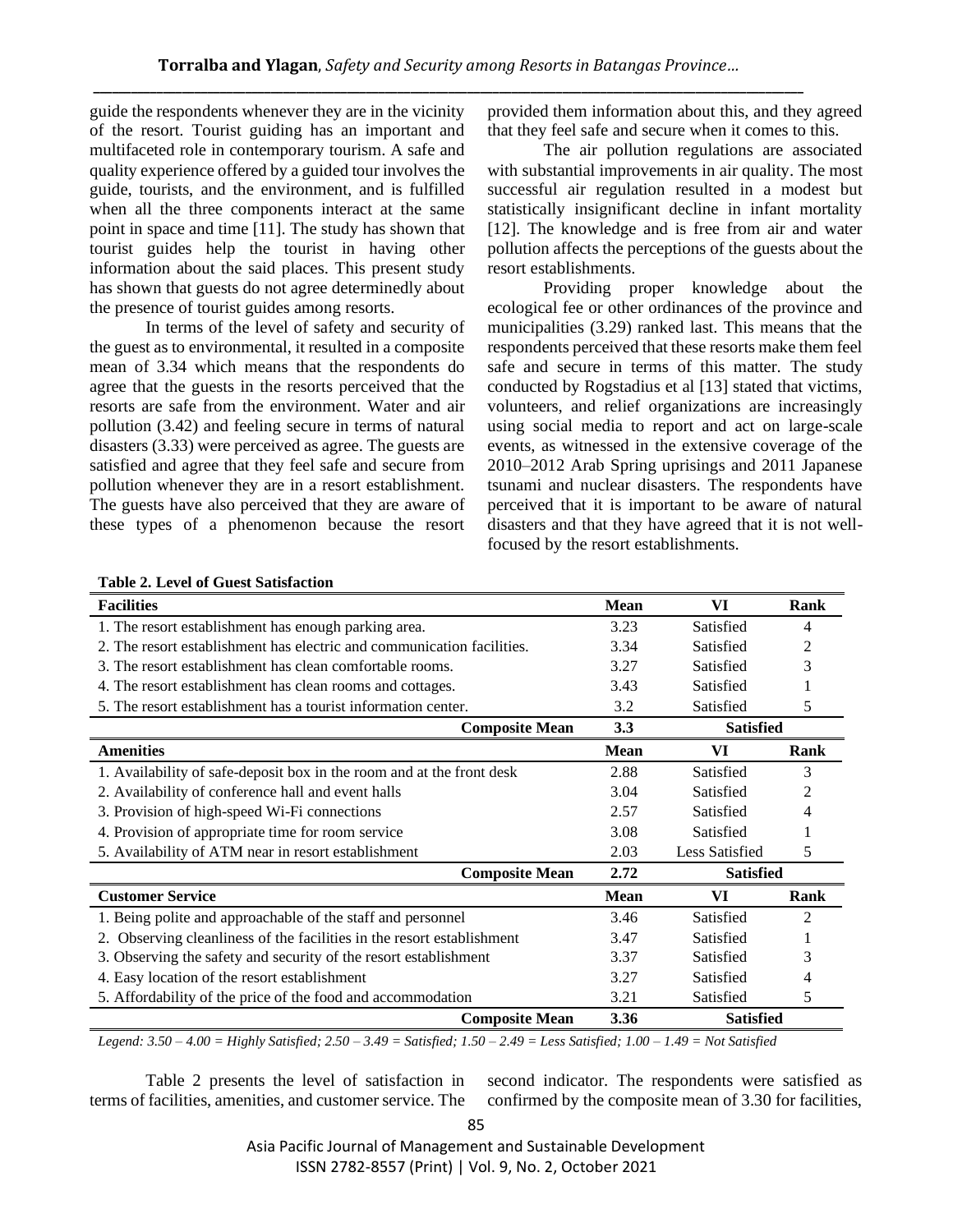2.72 for amenities, and 3.36 for customer service. This means that because of the satisfaction of the guests in terms of the facilities, they have perceived it higher compared to the other two. The research conducted by Moeinaddini, et al. [14] proves that parking areas and other facilities should also be given focus. The respondents perceived these two lowers because it is what they have observed based on what they can see.

For the level of guest satisfaction in terms of the amenities, it resulted in a composite mean of 2.72, which is still in the range of satisfaction. This just means that there are enough amenities that made them satisfied enough.

About the time for room service, the respondents have answered that they are satisfied, that there is an appropriate time for it that is why it has a mean of 3.08 or is interpreted as satisfied. When it is about the availability of conference halls and event halls in resort establishments, the guests are satisfied because it has a mean of 3.04 or interpreted as satisfied. The first one talks about the availability of the sale deposit box in the room and the front desk (2.88) and is interpreted as satisfied. Barber and Santuzzi [15] conducted a study about workplace tele pressure and employee recovery wherein in this study, it can be proven that a quick response of time of the employee will make the perceptions of the guests better and so they will see all the good in the establishment.

The third indicator discusses the speed of Wi-Fi (2.57), which means that the guests are satisfied with the speed of the Wi-Fi connections. The last one is about the availability of ATMs near resort establishments (2.03), which means the respondents are less satisfied with this matter. When it comes to technical matters such as Wi-Fi and ATMs, the respondents have perceived these lower compared to the other three. A rigorous comparative study by Jasper [16] on Local Area Network technologies: Ethernet, ATM, and WLAN concerning the delay and throughput in each system are done in this work is proof of this matter.

The table also shows that when it comes to the level of guest satisfaction in terms of customer service, with a composite mean of 3.36 and verbal interpretation of satisfied, which means that in terms of customer service, most of the customers are very satisfied with the service that the resorts are implementing. The appearance of the facilities and establishments are very pleasing to the eye of the customers and that the customers are satisfied with the behavior of the staff in the resorts. The level of safety and security of the resorts is very high that the customer feels satisfied with the said safety and security of the resorts.

 Furthermore, results revealed that the resorts in Batangas are accessible to the customers, and the place is not hard to find, unlike other business locations. It only means that they are satisfied with the price but it also means that may lower the price to get a higher level of satisfaction in terms of pricing of their foods. Son, et al. [8] proved that when it comes to food, this is a vital matter that brings impact to the perceptions of customers about a particular establishment such as the resorts. The resorts are not so competent when it is about food and that is why this ranks the lowest among the five.

Among the different resort establishments present in Batangas, the guests have evaluated that in terms of the level of guest satisfaction when it comes to facilities, the table has shown that the respondents are content with this matter. It has gathered a composite mean of 3.30 showing that guests are satisfied. For the level of guest satisfaction in terms of the amenities, it resulted in a composite mean of 2.72, which is still in the range of satisfaction. This just means that there are enough amenities that made them satisfied enough.

| <b>KRA/Objectives</b>                             | <b>Strategies and Programs</b>                                           | <b>Outcomes</b>                                                                |
|---------------------------------------------------|--------------------------------------------------------------------------|--------------------------------------------------------------------------------|
| <b>Public Hazards (Biological,</b>                | Deployment of Police Station and                                         | The convenience of the guest in case                                           |
| <b>Chemical, and Physical</b>                     | Hospitals should be near the                                             | of emergency.                                                                  |
| Hazards)                                          | destination                                                              | Fast response in emergencies                                                   |
| To construct emergency                            |                                                                          |                                                                                |
| facilities near the destination                   |                                                                          |                                                                                |
| <b>Life and Property</b>                          | Putting CCTV cameras in                                                  | Prevention of untoward incidents                                               |
| To provide CCTV cameras in<br>every establishment | strategic locations like lobby,<br>parking areas, and<br>hallways/façade | The safety of the guest will be<br>properly monitored by the<br>establishments |
|                                                   | 86                                                                       |                                                                                |

**Table 3. Proposed Plan of Action to Improve the Level of Safety and Security of the Tourist**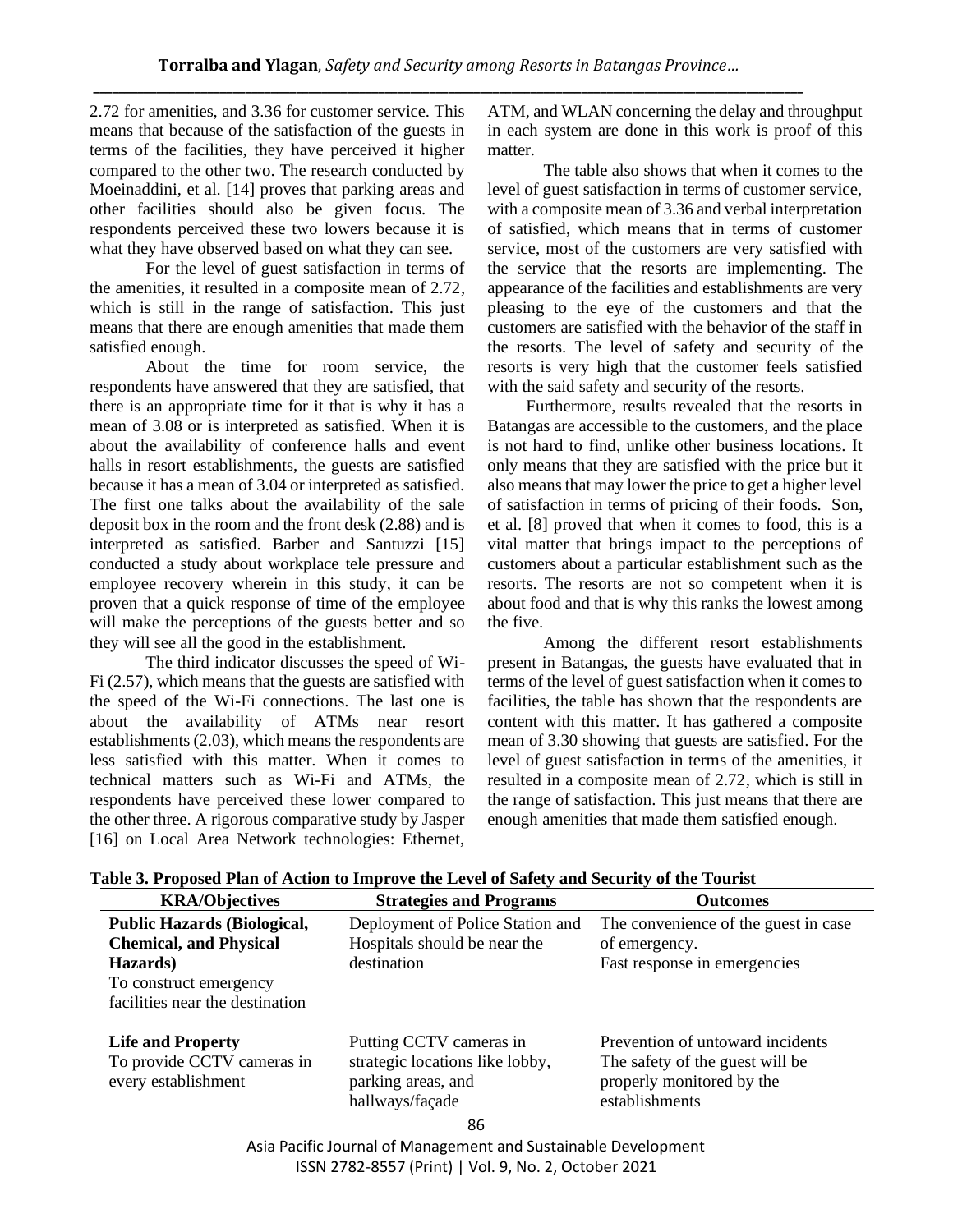| <b>Public Health</b><br>To designate doctors and nurses<br>in every destination resort                    | Visibility of center with on-site<br>doctors, nurses or trained first<br>aiders must be visible in the<br>different destination resorts | Making first aid and attended<br>immediately by a medical expert for<br>untoward incidents                                                                |
|-----------------------------------------------------------------------------------------------------------|-----------------------------------------------------------------------------------------------------------------------------------------|-----------------------------------------------------------------------------------------------------------------------------------------------------------|
| <b>Accessibility</b><br>To provide latest/updated<br>brochures and signages                               | Updating brochures and signages<br>going to the destination resorts                                                                     | Easy location and right details about<br>the resort's location<br>Saving time, money, and effort                                                          |
| <b>Environmental security</b><br>To inform the guest about<br>ecological fees and city<br>ordinances      | Publishing and posting<br>information about ordinances and<br>ecological fees                                                           | Lesser waiting time and delays as well<br>as unexpected fees and ordinances                                                                               |
| <b>Facilities</b><br>To provide parking spaces<br><b>Amenities</b><br>To provide fast Wi-Fi<br>connection | Spacious parking areas must be.<br>available.<br>Upgrading Wi-Fi in every<br>destination                                                | Satisfied guests with the safety of<br>their cars and other properties<br>Entertained and satisfied guests with<br>fast and reliable internet connections |
| <b>Customer Service</b><br>To give affordable price and<br>accommodation                                  | Having promos and discounts                                                                                                             | Saving money for the guests and<br>providing recommendations to their<br>family and friends                                                               |

#### **CONCLUSIONS AND RECOMMENDATIONS**

The respondents agreed on the level of safety and security of tourist destinations in public hazards to provide checkpoints and presence of security personnel to maintain peace and order and implement safety measures like providing expert tourist guides and lifeguards in the vicinity. As to life and property, most of the resorts do not allow tourists to bring any deadly weapon that would pose danger to other tourists and employees as regard public health. The majority of the respondents experienced being served with clean and safe food; while in terms of accessibility, it provides signage and brochures for reduction of hazard risks; and lastly as to environmental security, feeling safe and secure with awareness about possible natural catastrophic events and feel safe and secured in water and air pollution. Guests were satisfied with the resort with regard to clean rooms and facilities the management provides. As to amenities, providing an appropriate time and service is necessary. As to guest satisfaction, the staff and personnel have high regard when it comes to their provision of cleanliness of the facilities in the resort establishment. A plan of action was proposed regarding safety and security management to enhance the level of safety of the guests in destination resorts.

The management and staff may be responsible and accountable for looking after the security and wellbeing of the guests and visitors. Furthermore, the resort managers should be genuinely involved in safety and security programs because this practice could potentially enhance the public reputation of the resort. The management may invest in advanced security technologies to facilitate safeguarding the security of guests such as but not limited to integrated surveillance systems, advanced lock, and access control systems, and sophisticated asset protection tools. The management may have a regular and rigorous exercise for safety and security assessment and reviews. In addition, destination resorts may also provide training about the importance of safety and security for all of their employees. The management may design dedicated Fire/Life/Safety systems and monitoring. The management may create comprehensive emergency response plans on which the staff are regularly trained. The management of each destination may install survey questions and suggestion boxes to improve their services coming from the tourists' comments and suggestions. The proposed action plan may be implemented to improve the safety and security of the tourists. Future researchers may conduct a